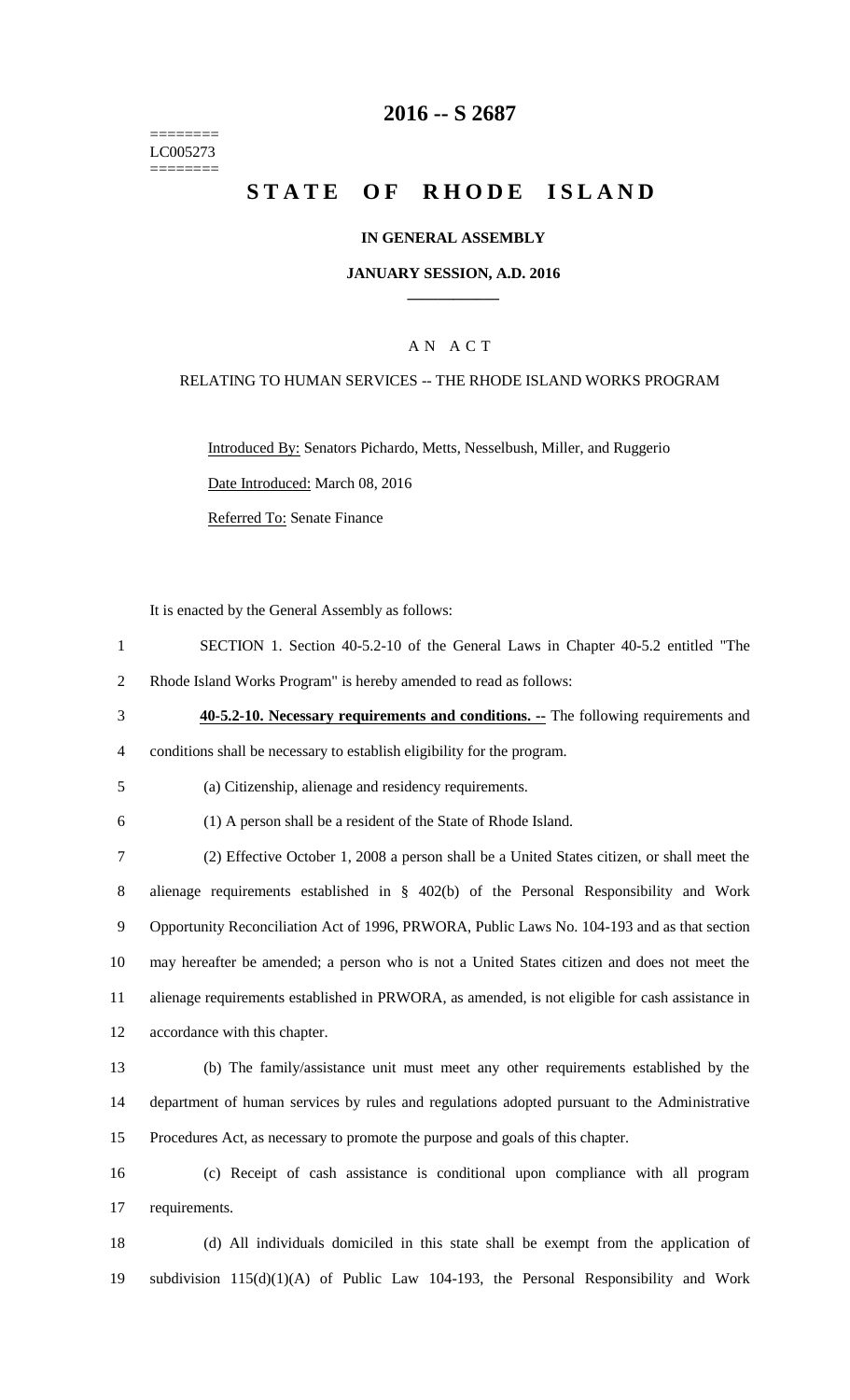Opportunity Reconciliation Act of 1996, PRWORA, which makes any individual ineligible for certain state and federal assistance if that individual has been convicted under federal or state law of any offense which is classified as a felony by the law of the jurisdiction and which has as an element the possession, use, or distribution of a controlled substance as defined in § 102(6) of the Controlled Substances Act (21 U.S.C. 802(6)).

(e) Individual employment plan as a condition of eligibility.

 (1) Following receipt of an application, the department of human services shall assess the financial conditions of the family, including the non-parent caretaker relative who is applying for cash assistance for himself or herself as well as for the minor child(ren),in the context of an eligibility determination. If a parent or non parent caretaker relative is unemployed or under- employed, the department shall conduct an initial assessment, taking into account: (A) the physical capacity, skills, education, work experience, health, safety, family responsibilities and place of residence of the individual; and (B) the child care and supportive services required by the applicant to avail himself or herself of employment opportunities and/or work readiness programs.

 (2) On the basis of such assessment, the department of human services and the department of labor and training, as appropriate, in consultation with the applicant, shall develop an individual employment plan for the family which requires the individual to participate in the intensive employment services. Intensive employment services shall be defined as the work 20 requirement activities in subsections  $40-5.2-12(g)$  and (i).

 (3) The director, or his/her designee, may assign a case manager to an applicant/participant, as appropriate.

 (4) The department of labor and training and the department of human services in conjunction with the participant shall develop a revised individual employment plan which shall identify employment objectives, taking into consideration factors above, and shall include a strategy for immediate employment and for preparing for, finding, and retaining employment consistent, to the extent practicable, with the individual's career objectives.

 (5) The individual employment plan must include the provision for the participant to engage in work requirements as outlined in § 40-5.2-12 of this chapter.

 (6) (A) The participant shall attend and participate immediately in intensive assessment and employment services as the first step in the individual employment plan, unless temporarily exempt from this requirement in accordance with this chapter. Intensive assessment and employment services shall be defined as the work requirement activities in subsections 40-5.2- 12(g) and (i).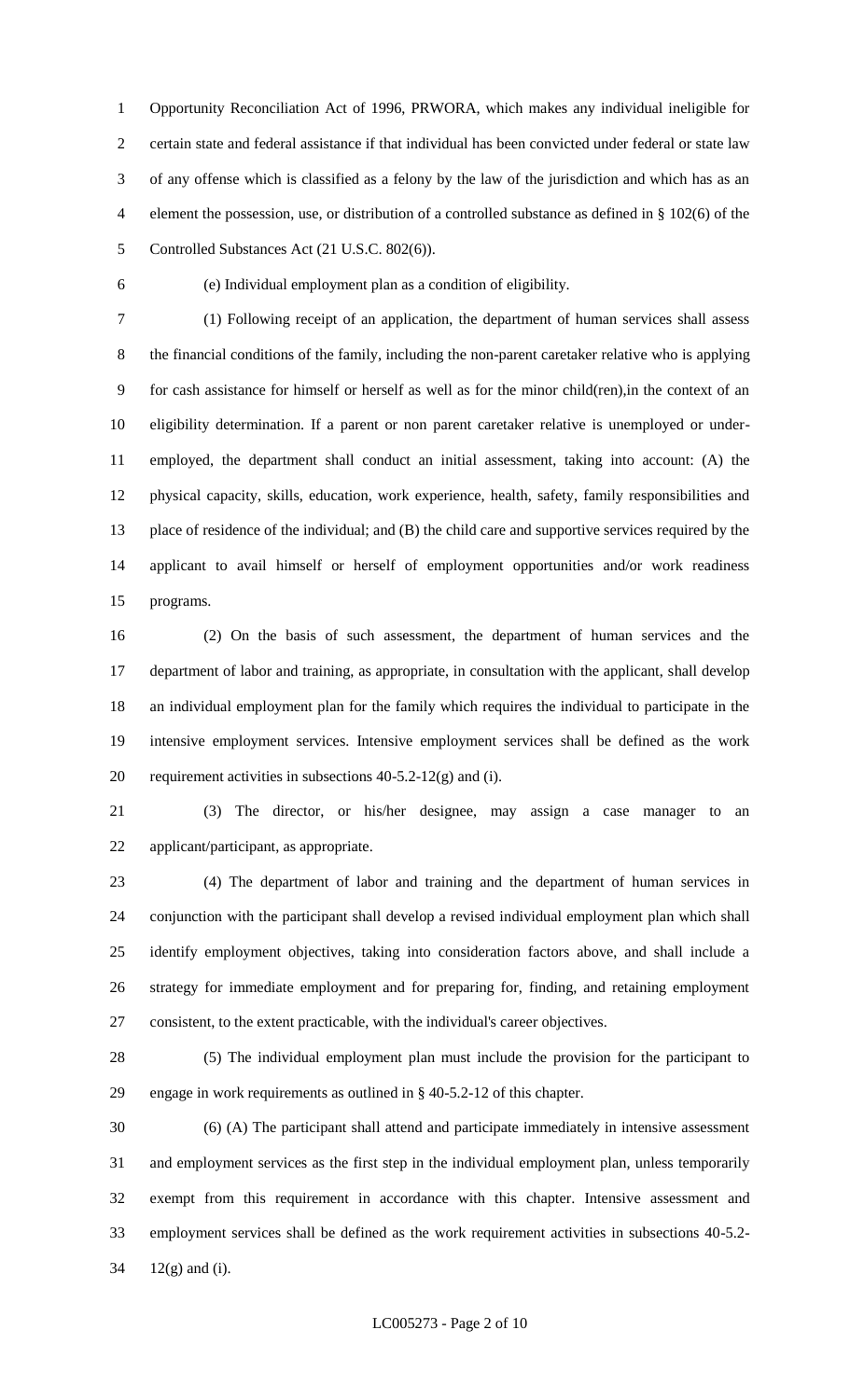- (B) Parents under age twenty (20) without a high school diploma or General Equivalency Diploma (GED) shall be referred to special teen parent programs which will provide intensive services designed to assist teen parent to complete high school education or GED, and to continue approved work plan activities in accord with Works program requirements.
- (7) The applicant shall become a participant in accordance with this chapter at the time the individual employment plan is signed and entered into.
- 

 (8) Applicants and participants of the Rhode Island Work Program shall agree to comply with the terms of the individual employment plan, and shall cooperate fully with the steps established in the individual employment plan, including the work requirements.

 (9) The department of human services has the authority under the chapter to require attendance by the applicant/participant, either at the department of human services or at the department of labor and training, at appointments deemed necessary for the purpose of having the applicant enter into and become eligible for assistance through the Rhode Island Work Program. Said appointments include, but are not limited to, the initial interview, orientation and assessment; job readiness and job search. Attendance is required as a condition of eligibility for cash assistance in accordance with rules and regulations established by the department.

 (10) As a condition of eligibility for assistance pursuant to this chapter, the applicant/participant shall be obligated to keep appointments, attend orientation meetings at the department of human services and/or the Rhode Island department of labor and training, participate in any initial assessments or appraisals and comply with all the terms of the individual employment plan in accordance with department of human service rules and regulations.

 (11) A participant, including a parent or non-parent caretaker relative included in the cash assistance payment, shall not voluntarily quit a job or refuse a job unless there is good cause as defined in this chapter or the department's rules and regulations.

 (12) A participant who voluntarily quits or refuses a job without good cause, as defined in subsection 40-5.2-12(l), while receiving cash assistance in accordance with this chapter, shall be sanctioned in accordance with rules and regulations promulgated by the department.

28 (f) Resources.

 (1) The Family or assistance unit's countable resources shall be less than the allowable resource limit established by the department in accordance with this chapter.

 (2) No family or assistance unit shall be eligible for assistance payments if the combined value of its available resources (reduced by any obligations or debts with respect to such resources) exceeds one thousand dollars (\$1,000).

(3) For purposes of this subsection, the following shall not be counted as resources of the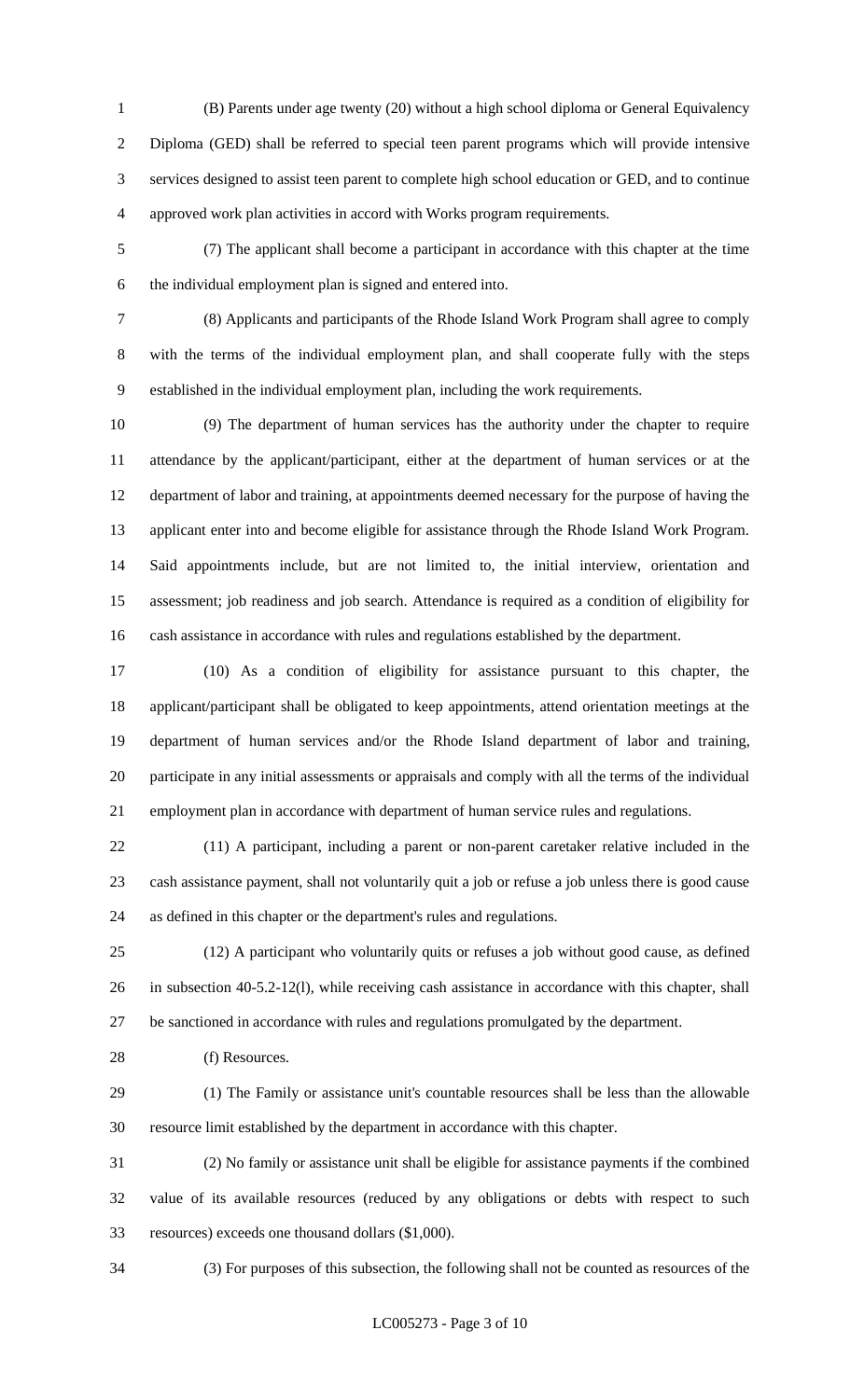family/assistance unit in the determination of eligibility for the works program:

(A) The home owned and occupied by a child, parent, relative or other individual;

 (B) Real property owned by a husband and wife as tenants by the entirety, if the property is not the home of the family and if the spouse of the applicant refuses to sell his or her interest in the property;

 (C) Real property which the family is making a good faith effort to dispose of, however, any cash assistance payable to the family for any such period shall be conditioned upon such disposal of the real property within six (6) months of the date of application and any payments of assistance for that period shall (at the time of disposal) be considered overpayments to the extent that they would not have occurred at the beginning of the period for which the payments were made. All overpayments are debts subject to recovery in accordance with the provisions of the chapter;

 (D) Income producing property other than real estate including, but not limited to, equipment such as farm tools, carpenter's tools and vehicles used in the production of goods or Services which the department determines are necessary for the family to earn a living;

 (E) One vehicle for each adult household member, but not to exceed two (2) vehicles per household, and in addition, a vehicle used primarily for income producing purposes such as, but not limited to, a taxi, truck or fishing boat; a vehicle used as a family's home; a vehicle which annually produces income consistent with its fair market value, even if only used on a seasonal basis; a vehicle necessary to transport a family member with a disability where the vehicle is specially equipped to meet the specific needs of the person with a disability or if the vehicle is a special type of vehicle that makes it possible to transport the person with a disability;

 (F) Household furnishings and appliances, clothing, personal effects and keepsakes of limited value;

 (G) Burial plots (one for each child, relative, and other individual in the assistance unit), and funeral arrangements;

 (H) For the month of receipt and the following month, any refund of federal income taxes made to the family by reason of § 32 of the Internal Revenue Code of 1986, 26 U.S.C. § 32 (relating to earned income tax credit), and any payment made to the family by an employer under § 3507 of the Internal Revenue Code of 1986, 26 U.S.C. § 3507 (relating to advance payment of such earned income credit);

 (I) The resources of any family member receiving supplementary security income assistance under the Social Security Act, 42 U.S.C. § 301 et seq.

(g) Income.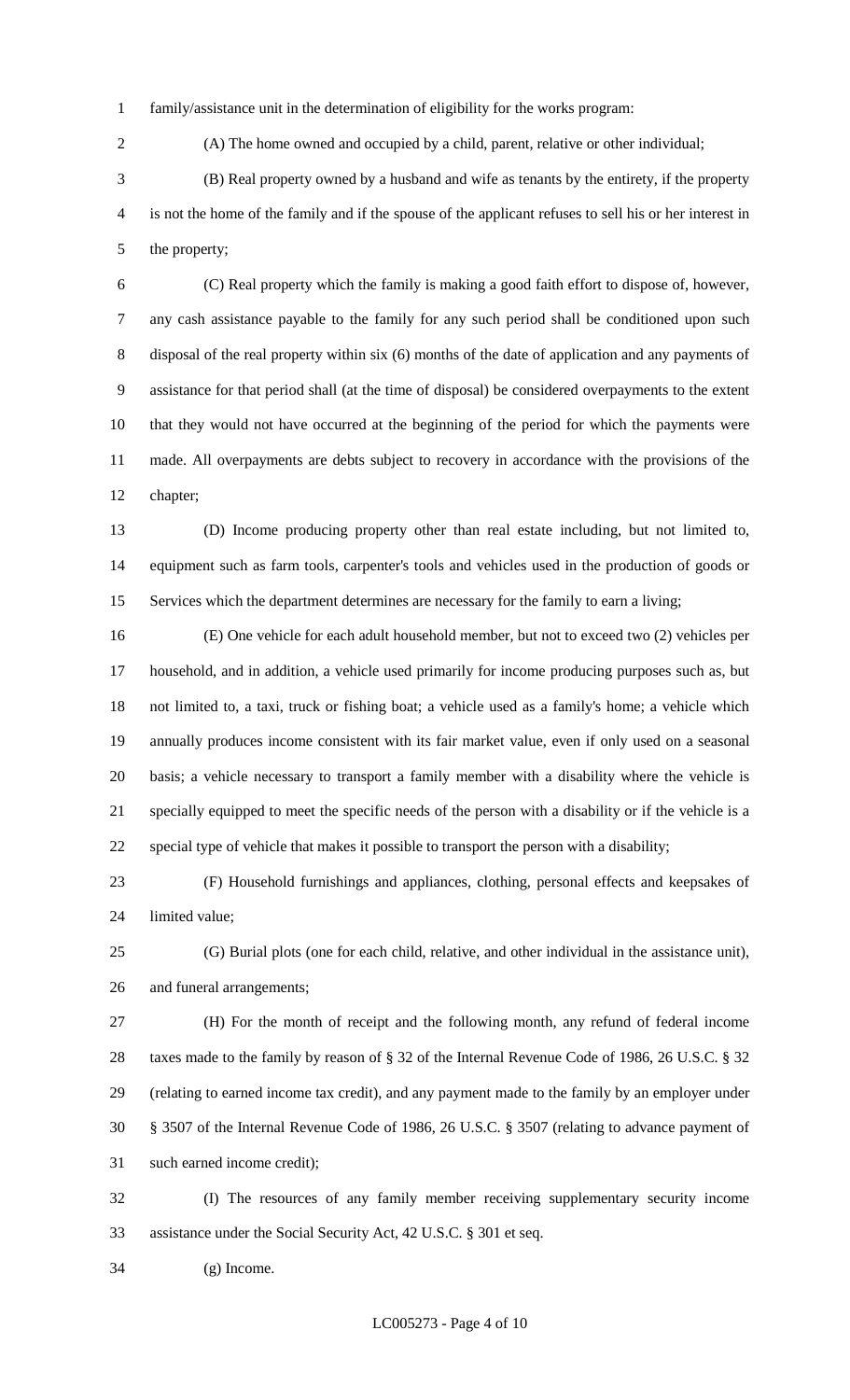(1) Except as otherwise provided for herein, in determining eligibility for and the amount of cash assistance to which a family is entitled under this chapter, the income of a family includes all of the money, goods, and services received or actually available to any member of the family.

 (2) In determining the eligibility for and the amount of cash assistance to which a family/assistance unit is entitled under this chapter, income in any month shall not include the first one hundred seventy dollars (\$170) of gross earnings plus fifty percent (50%) of the gross earnings of the family in excess of one hundred seventy dollars (\$170) earned during the month.

(3) The income of a family shall not include:

 (A) The first fifty dollars (\$50.00) in child support received in any month from each non- custodial parent of a child plus any arrearages in child support (to the extent of the first fifty dollars (\$50.00) per month multiplied by the number of months in which the support has been in arrears) which are paid in any month by a non-custodial parent of a child;

(B) Earned income of any child;

 (C) Income received by a family member who is receiving supplemental security income (SSI) assistance under Title XVI of the Social Security Act, 42 U.S.C. § 1381 et seq.;

 (D) The value of assistance provided by state or federal government or private agencies to meet nutritional needs, including: value of USDA donated foods; value of supplemental food assistance received under the Child Nutrition Act of 1966, as amended and the special food service program for children under Title VII, nutrition program for the elderly, of the Older Americans Act of 1965 as amended, and the value of food stamps;

 (E) Value of certain assistance provided to undergraduate students, including any grant or loan for an undergraduate student for educational purposes made or insured under any loan program administered by the U.S. Commissioner of Education (or the Rhode Island board of governors for higher education or the Rhode Island higher educational assistance authority);

(F) Foster Care Payments;

 (G) Home energy assistance funded by state or federal government or by a nonprofit organization;

 (H) Payments for supportive services or reimbursement of out-of-pocket expenses made to foster grandparents, senior health aides or senior companions and to persons serving in SCORE and ACE and any other program under Title II and Title III of the Domestic Volunteer Service Act of 1973, 42 U.S.C. § 5000 et seq.;

 (I) Payments to volunteers under AmeriCorps VISTA as defined in the department's rules and regulations;

(J) Certain payments to native Americans; payments distributed per capita to, or held in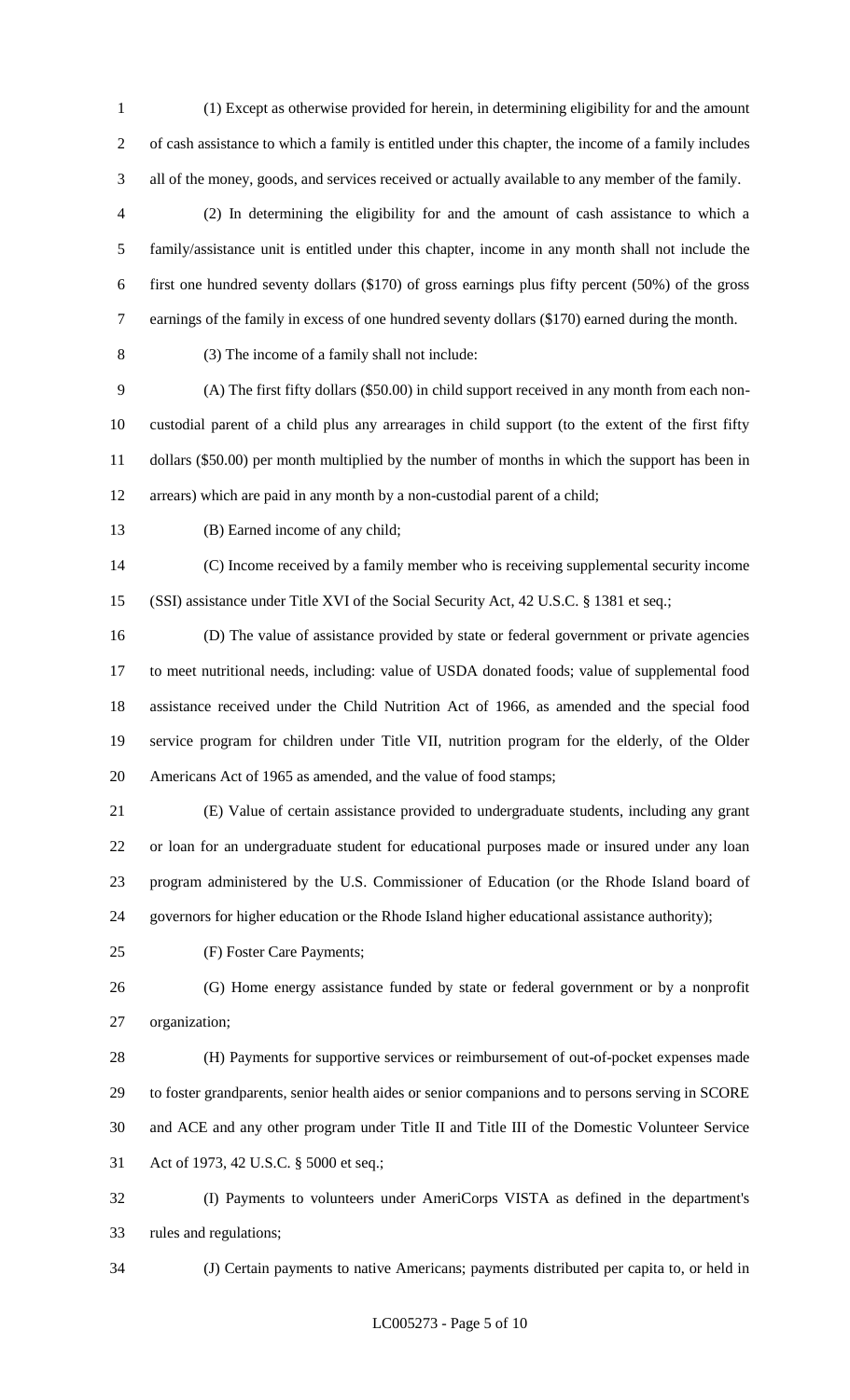trust for, members of any Indian Tribe under P.L. 92-254, 25 U.S.C. § 1261 et seq., P.L. 93-134, 25 U.S.C. § 1401 et seq., or P.L. 94-540; receipts distributed to members of certain Indian tribes which are referred to in § 5 of P.L. 94-114, 25 U.S.C. § 459d, that became effective October 17, 1975;

(K) Refund from the federal and state earned income tax credit;

 (L) The value of any state, local, or federal government rent or housing subsidy, provided that this exclusion shall not limit the reduction in benefits provided for in the payment standard section of this chapter.

 (4) The receipt of a lump sum of income shall affect participants for cash assistance in accordance with rules and regulations promulgated by the department.

(h) Time limit on the receipt of cash assistance.

12 (1) Except as provided in subsection (3) below with respect to minor children no No cash assistance shall be provided, pursuant to this chapter, to a family or assistance unit which includes an adult member who has received cash assistance, either for him/herself or on behalf of his/her 15 children, for a total of twenty-four  $(24)$  forty-eight  $(48)$  months, (whether or not consecutive) 16 within any sixty (60) continuous months after July 1, 2008 to include any time receiving any type of cash assistance in any other state or territory of the United States of America as defined herein. 18 Provided further, in no circumstances other than provided for in section (3) below with respect to 19 certain minor children, shall cash assistance be provided pursuant to this chapter to a family or 20 assistance unit which includes an adult member who has received cash assistance for a total of a 21 lifetime limit of forty-eight (48) months. (2) Cash benefits received by a minor dependent child shall not be counted toward their

 lifetime time limit for receiving benefits under this chapter should that minor child apply for cash benefits as an adult.

 (3) Certain minor children not subject to time limit. This section regarding the lifetime time limit for the receipt of cash assistance, shall not apply only in the instances of a minor child(ren) living with a parent who receives SSI benefits and a minor child(ren) living with a responsible adult non-parent caretaker relative who is not in the case assistance payment.

 (4) Receipt of family cash assistance in any other state or territory of the United States of America shall be determined by the department of human services and shall include family cash assistance funded in whole or in part by Temporary Assistance for Needy Families (TANF) funds [Title IV-A of the Federal Social Security Act 42 U.S.C. § 601 et seq.]and/or family cash assistance provided under a program similar to the Rhode Island Families Work and Opportunity Program or the federal TANF program.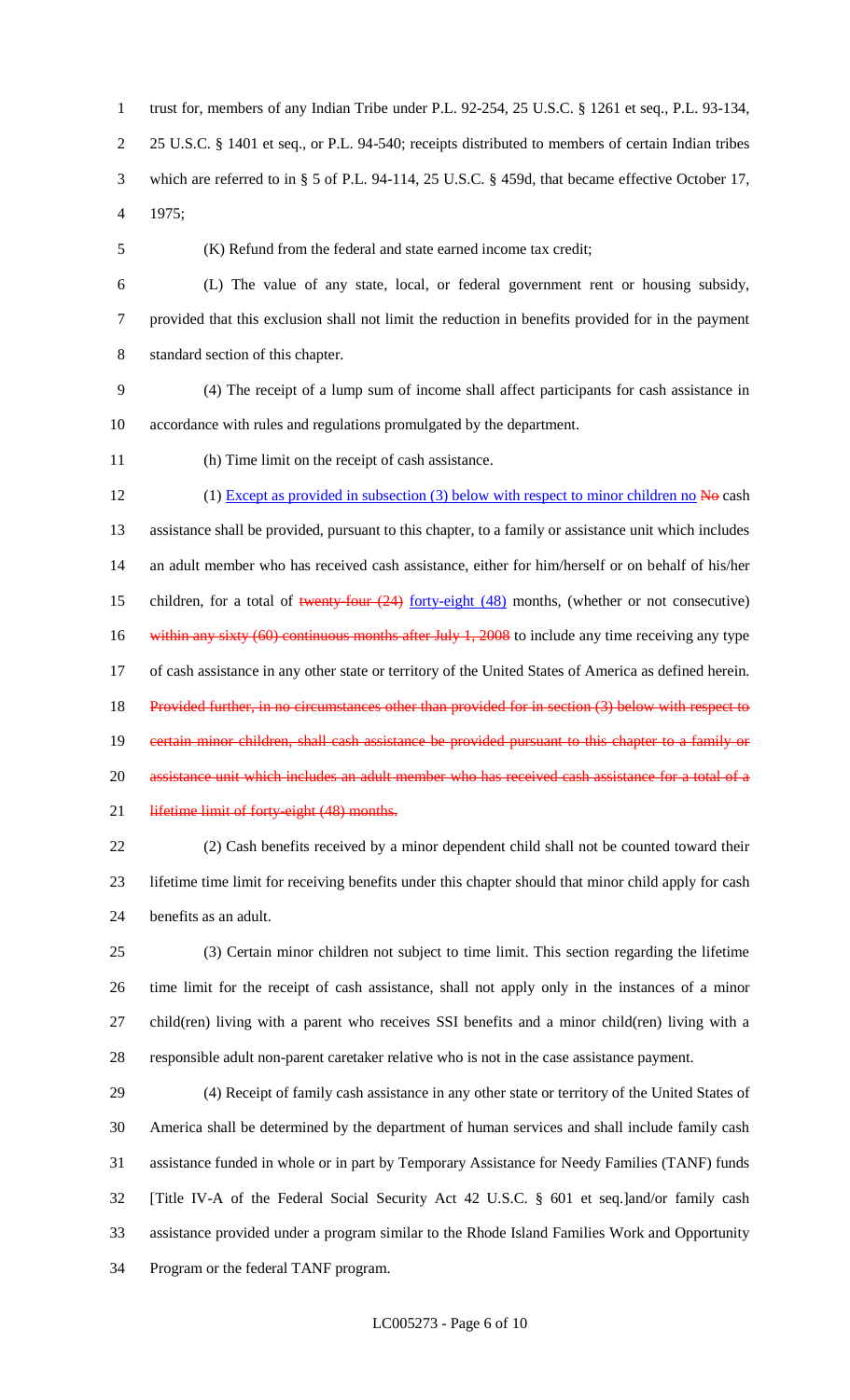(5) (A) The department of human service shall mail a notice to each assistance unit when the assistance unit has six (6) months of cash assistance remaining and each month thereafter until the time limit has expired. The notice must be developed by the department of human services and must contain information about the lifetime time limit. the number of months the participant has remaining, the hardship extension policy, the availability of a post-employment- and-closure bonus, and any other information pertinent to a family or an assistance unit nearing 7 either the twenty-four (24) month or forty-eight (48) month lifetime time limit.

8 (B) For applicants who have less than six (6) months remaining in either the twenty-four (24) month or forty-eight (48) month lifetime time limit because the family or assistance unit previously received cash assistance in Rhode Island or in another state, the department shall notify the applicant of the number of months remaining when the application is approved and begin the process required in paragraph (A) above.

 (6) If a cash assistance recipient family closed pursuant to Rhode Island's Temporary Assistance for Needy Families Program, (federal TANF described in Title IV A of the Federal Social Security Act, 42 U.S.C. 601 et seq.) formerly entitled the Rhode Island Family Independence Program, more specifically under subdivision 40-5.1-9(2)(c), due to sanction because of failure to comply with the cash assistance program requirements; and that recipients family received forty-eight (48) months of cash benefits in accordance with the Family Independence Program, than that recipient family is not able to receive further cash assistance for his/her family, under this chapter, except under hardship exceptions.

 (7) The months of state or federally funded cash assistance received by a recipient family since May 1, 1997 under Rhode Island's Temporary Assistance for Needy Families Program, (federal TANF described in Title IV A of the Federal Social Security Act, 42 U.S.C. § 601 et seq.) formerly entitled the Rhode Island Family Independence Program, shall be countable toward the time limited cash assistance described in this chapter.

#### 26 (i) Time limit on the receipt of cash assistance.

27  $(1)$  (A) No cash assistance shall be provided, pursuant to this chapter, to a family 28 assistance unit in which an adult member has received cash assistance for a total of sixty (60) 29 months (whether or not consecutive) to include any time receiving any type of cash assistance in any other state or territory of the United States as defined herein effective August 1, 2008. Provided further, that no cash assistance shall be provided to a family in which an adult member has received assistance for twenty-four (24) consecutive months unless the adult member has a 33 rehabilitation employment plan as provided in subsection  $40-5.2-12(g)(5)$ .

(B) Effective August 1, 2008 no cash assistance shall be provided pursuant to this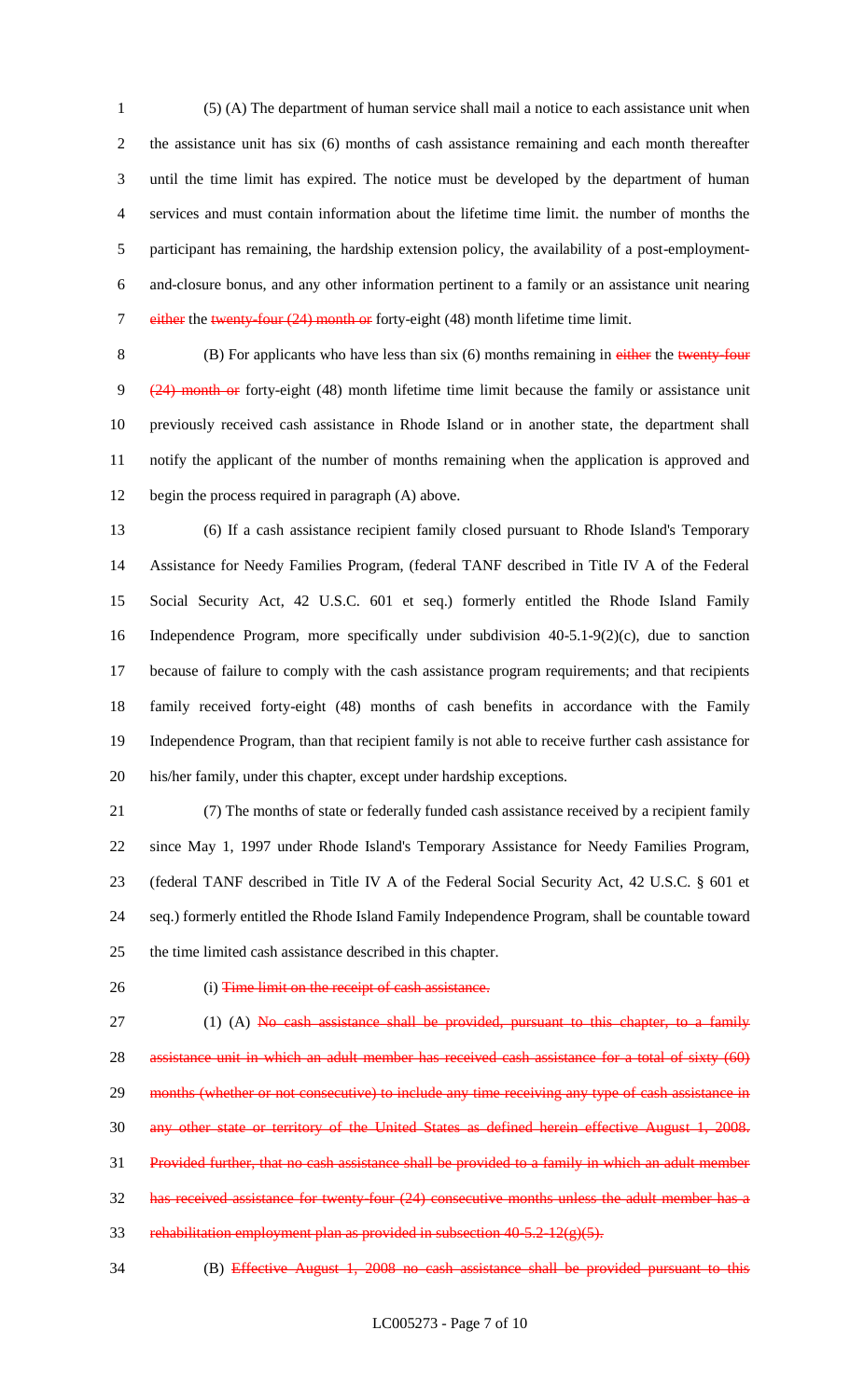chapter to a family in which a child has received cash assistance for a total of sixty (60) months (whether or not consecutive) if the parent is ineligible for assistance under this chapter pursuant to subdivision 40-5.2(a) (2) to include any time received any type of cash assistance in any other 4 state or territory of the United States as defined herein.

(j) Hardship Exceptions.

 (1) The department may extend an assistance unit's or family's cash assistance beyond the time limit, by reason of hardship; provided, however, that the number of such families to be exempted by the department with respect to their time limit under this subsection shall not exceed twenty percent (20%) of the average monthly number of families to which assistance is provided for under this chapter in a fiscal year; provided, however, that to the extent now or hereafter permitted by federal law, any waiver granted under § 40-5.2-35, for domestic violence, shall not be counted in determining the twenty percent (20%) maximum under this section.

 (2) Parents who receive extensions to the time limit due to hardship must have and comply with employment plans designed to remove or ameliorate the conditions that warranted the extension.

(k) Parents under eighteen (18) years of age.

 (1) A family consisting of a parent who is under the age of eighteen (18), and who has never been married, and who has a child; or a family which consists of a woman under the age of eighteen (18) who is at least six (6) months pregnant, shall be eligible for cash assistance only if such family resides in the home of an adult parent, legal guardian or other adult relative. Such assistance shall be provided to the adult parent, legal guardian, or other adult relative on behalf of the individual and child unless otherwise authorized by the department.

 (2) This subsection shall not apply if the minor parent or pregnant minor has no parent, legal guardian or other adult relative who is living and/or whose whereabouts are unknown; or the department determines that the physical or emotional health or safety of the minor parent, or his or her child, or the pregnant minor, would be jeopardized if he or she was required to live in the same residence as his or her parent, legal guardian or other adult relative (refusal of a parent, legal guardian or other adult relative to allow the minor parent or his or her child, or a pregnant minor, to live in his or her home shall constitute a presumption that the health or safety would be so jeopardized); or the minor parent or pregnant minor has lived apart from his or her own parent or legal guardian for a period of at least one year before either the birth of any child to a minor parent or the onset of the pregnant minor's pregnancy; or there is good cause, under departmental regulations, for waiving the subsection; and the individual resides in supervised supportive living arrangement to the extent available.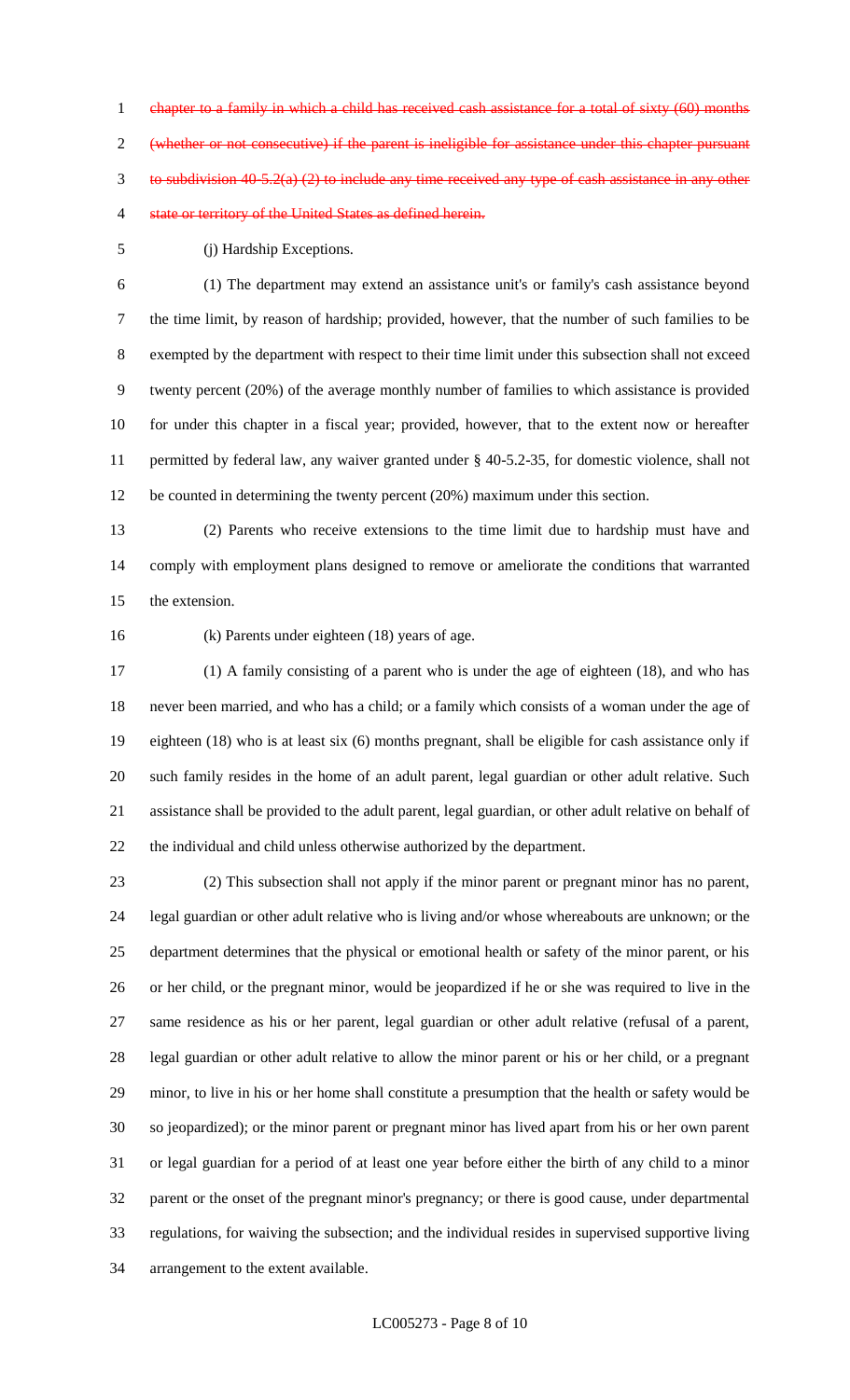(3) For purposes of this section "supervised supportive living arrangement" means an arrangement which requires minor parents to enroll and make satisfactory progress in a program leading to a high school diploma or a general education development certificate, and requires minor parents to participate in the adolescent parenting program designated by the department, to the extent the program is available; and provides rules and regulations which ensure regular adult supervision.

 (l) Assignment and Cooperation. - As a condition of eligibility for cash and medical assistance under this chapter, each adult member, parent or caretaker relative of the family/assistance unit must:

 (1) Assign to the state any rights to support for children within the family from any person which the family member has at the time the assignment is executed or may have while receiving assistance under this chapter;

 (2) Consent to and cooperate with the state in establishing the paternity and in establishing and/or enforcing child support and medical support orders for all children in the family or assistance unit in accordance with Title 15 of the general laws, as amended, unless the parent or caretaker relative is found to have good cause for refusing to comply with the requirements of this subsection.

 (3) Absent good cause, as defined by the department of human services through the rule making process, for refusing to comply with the requirements of (1) and (2) above, cash assistance to the family shall be reduced by twenty-five percent (25%) until the adult member of the family who has refused to comply with the requirements of this subsection consents to and cooperates with the state in accordance with the requirements of this subsection.

 (4) As a condition of eligibility for cash and medical assistance under this chapter, each adult member, parent or caretaker relative of the family/assistance unit must consent to and cooperate with the state in identifying and providing information to assist the state in pursuing any third-party who may be liable to pay for care and services under Title XIX of the Social Security Act, 42 U.S.C. § 1396 et seq.

SECTION 2. This act shall take effect upon passage.

======== LC005273 ========